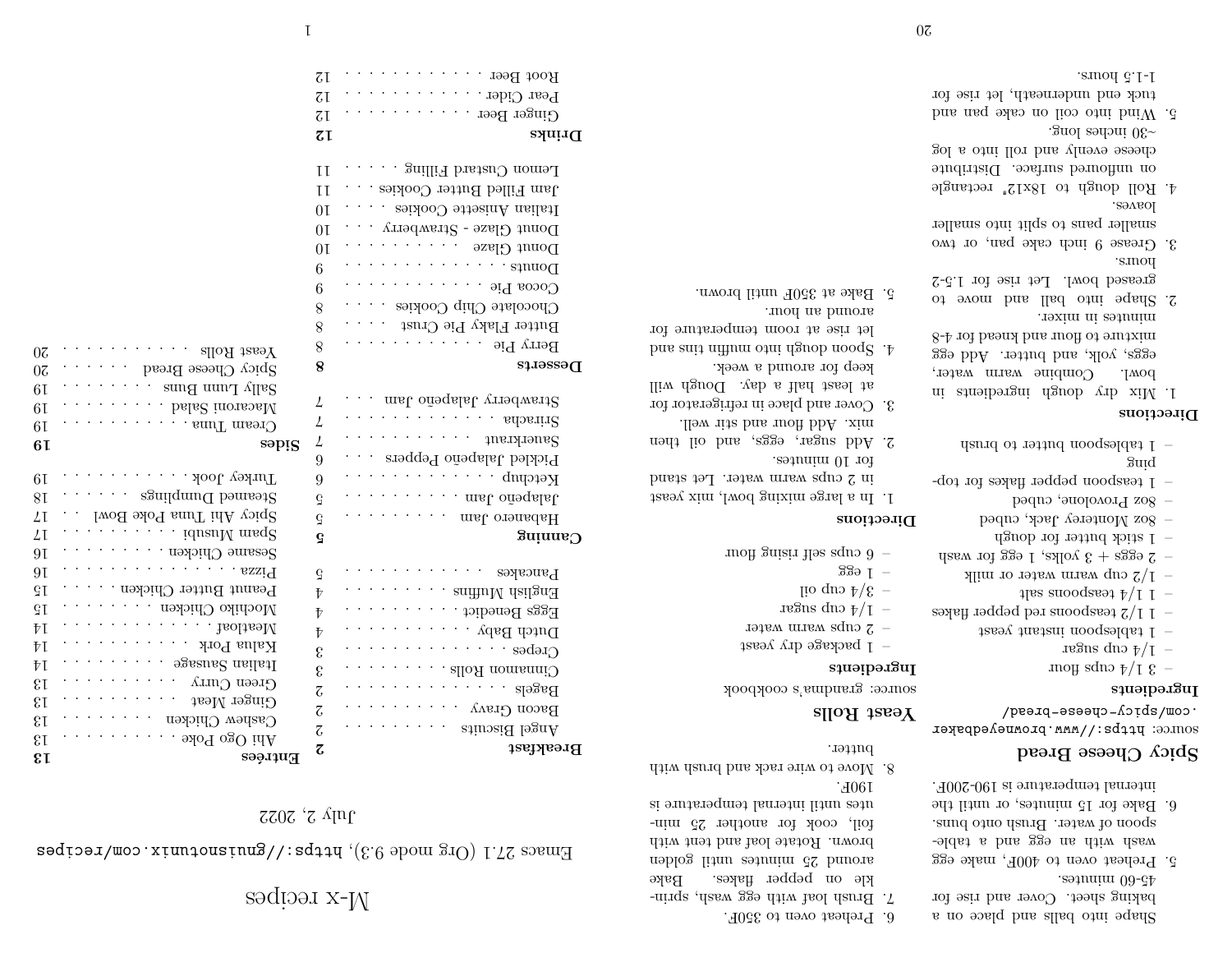# **Breakfast**

# **Angel Biscuits**

source: postcard, servings: 30-35 biscuits, prep-time: 10 mins, cook-time: 16-18 mins

### **Ingredients**

- 5 cups all purpose flour
- 3T sugar
- 1t salt
- 1t baking soda
- 3t baking powder
- 2 packs active yeast
- $-1/2$  cup warm water
- $-3/4$  cup butter
- 2 cups buttermilk

## **Directions**

- 1. Preheat oven to 375F.
- 2. Mix dry ingredients together.
- 3. Cut in shortening with pastry blender.
- 4. Add buttermilk
- 5. Dissolve yeast in warm water in smaller bowl, then add to flour mixture.
- 6. Blend together and knead on floured surface.
- 7. Roll out dough to 3/4" thickness, cut biscuits and put on baking sheet
- 8. Bake 16-18 minutes until golden on top with cooked centers.

# **Bacon Gravy**

source: https://www.allrecipes.c om/recipe/161819/bacon-gravy-for -biscuits/, servings: 5, prep-time: 10 mins, cook-time: 15 mins

# **Ingredients**

- 4 thick slices bacon
- 1 cup milk, or as needed
- $-1/4$  cup all-purpose flour
- salt and pepper to taste

# **Directions**

- 1. Cook the bacon in a deep skillet over medium heat until crisp, about 10 minutes.
- 2. Remove bacon to a paper towel lined plate and keep the grease in the pan.
- 3. Gradually stir in the flour so that no lumps form, then mix in the milk, continuing to cook and stir until thickened.
- 4. Crumble the bacon into the gravy and season with salt and pepper before serving.

### **Bagels**

source: https://myhomesteadpantry. com/chewy-overnight-bagels-einst ein-bros-copycat/

### **Ingredients**

- 1 tbsp honey
- 1 tbsp yeast
- $-11/2$  c warm water
- 4 c bread flour
- $-2$  tsp salt
- 1 egg for brushing on top of bagels

## **Directions**

2

- 1. The night before: combine honey, yeast, and water in stand mixer. Whisk and rest for 5 minutes.
- 2. Mix in half of flour with dough hook, then add the other half with salt.
- 3. Knead by hand for a couple minutes, then cover in a greased bowel in the fridge overnight.
- 4. Remove from fridge and rest for 1.5-2 hours, then divide into 8 pieces.
- 5. Roll each piece smooth, poke a hole in the middle and shape. Move to a baking sheet and cover.
- 6. Start water boiling and set oven to 425F.
- 8. Add a tablespoon of filling to each pice and fold ends up over filling and twist.
- 9. Let rest for 20-30 minutes before steaming.
- 10. Add dumplings to steamer and let cook for around 18 minutes. Lightly oil steamer or use lettuce leaves.
- 11. Cool out of steamer and serve.

# **Turkey Jook**

source: bema

### **Ingredients**

- $-1/4$  cup soy sauce
- Turkey carcas
- Celery
- Onions
- $-1$  cup rice
- 8 cups water

### **Directions**

- 1. Put turkey carcas in crock pot with water. Add celery, onions, soy sauce.
- 2. Cook 4-5 hours on low.
- 3. Remove bones and stir.
- 4. Add rice and cook for around 30- 40 more minutes.

# **Sides**

# **Cream Tuna**

source: bema

### **Ingredients**

- 1 onion
- Family pouch tuna
- Small can peas
- 1 can Milk

## **Directions**

- 1. Chop up onion and brown.
- 2. Mix in tuna, peas, and milk.
- 3. Cook on stove for 5 minutes.

# **Macaroni Salad**

source: bema

# **Ingredients**

- 1/2 box macaroni
- Small pouch tuna
- 3 boiled eggs
- Small can peas
- 2 or 3 stalks of celery
- Mayonnaise
- Black pepper

# **Directions**

- 1. Cook macaroni
- 2. Mix in bowl and chil

# **Sally Lunn Buns**

source: Tasting History, https://www. youtube.com/watch?v=w36CYveyCxU

# **Ingredients**

yeast.

egg wash) – The zest of 1 lemon  $-11/2$  teaspoons of salt

color only)

utes in a mixer.

until doubled.

**Directions**

19

- $-11/4$ cup (280ml) whole milk
- 6 tablespoons (85g) of butter at room temperature
- $-1/4$  cup (50g) sugar
- $-3$  3/4 cup (450g) of bread flour (or all purpose) – 7g instant yeast or active dry

– 2 eggs (Plus an extra egg for the

– 2-3 saffron threads (optional; for

1. Warm milk to 90-110F, add yeast. Mix in sugar and butter. 2. Sift flour into mixer. Add starter, lemon zest, eggs, and salt. Work dough until sticky, around 8 min-

3. Cover and rise 60-90 minutes or

4. Punch down on a lightly floured surface, split into 3 or 6 pieces.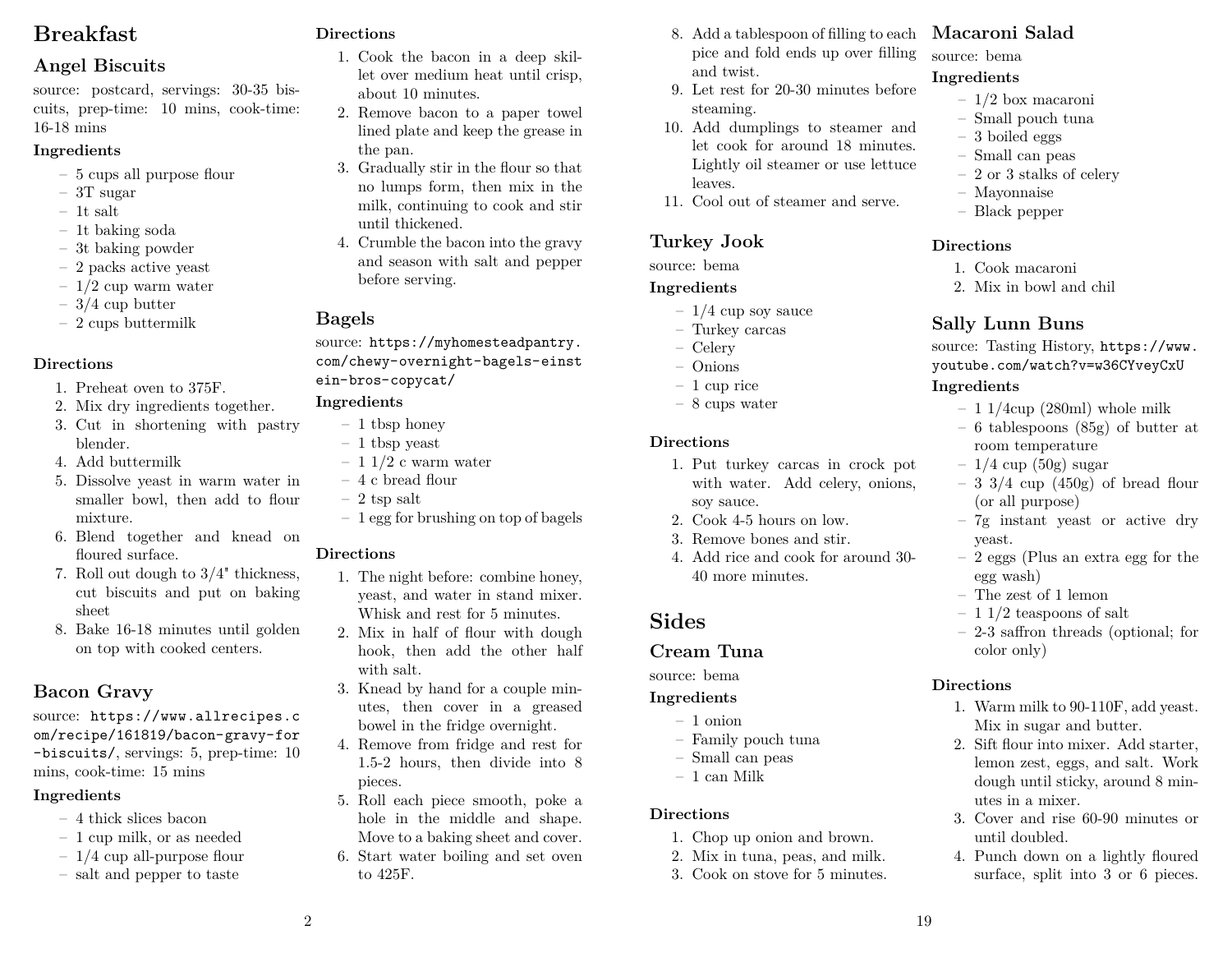- sesame seeds
- chopped green onion
- 2 bowls cooked rice

#### **Directions**

- 1. Cook the rice according to instructions or in a rice cooker. (You can do this step later. It depends on how long you're going to marinate poke.)
- 2. Slice onion thinly then cut into 2 inch length. Cut green onions into thin slices.
- 3. Make spicy sauce by mixing mayonnaise and sriracha sauce and set aside.
- 4. Cut the ahi tuna into bite size pieces.
- 5. In a large bowl, put the ahi tuna, soy sauce, sesame oil, salt, chili flakes, onions and green onions. Stir gently and combine.
- 6. Let it sit in the fridge for about  $2$ hours. (If you want to eat it right away, skip this step. )
- 7. Add the spicy sauce to the bowl and mix well. (You can add spicy sauce when you add all other seasonings too. )
- 8. Right before serving, slice the avocado.
- 9. Arrange your poke bowl with a scoop of rice, poke and avocado. Sprinkle sesame seeds and green onions on top.

### **Steamed Dumplings**

source: https://www.tablespoon.c om/recipes/chinese-steamed-dumpl ings/82ca9c72-6c14-423f-ab57-01f 82p1c9c64, servings:  $48$ , prep-time: 1 smou  $\phi$  : ui-Apress 'mours'

#### **Starter**

- $-$  2 tablespoons active dry yeast
- 1 tablespoon sugar
- 
- and-last qubit the set of  $z/\tau$  –
- 

- **Dough**
- 3 cups all-purpose flour
- $-$  1 cup water
- 
- 1 teaspoon kosher salt
- regues quo  $\frac{1}{r}$  /  $\frac{1}{r}$  –

 $-$  1/2 cup water

- 2 tablespoons vegetable oil
- 

# **Filling**

- 1 pound ground pork
- 4 scallions, chopped
- 3 tablespoons cilantro, minced
- 3 inches fresh ginger, peeled and
- peouitu
- 1 tablespoon rice wine vinegar
- $-$  1 tablespoon soy sauce
- 1 teaspoon sesame oil

# **Sauce**

- $\gamma$ <sub>1</sub>  $\gamma$ <sub>2</sub> cmb solves to some
- 2 teaspoons sesame oil
- 2 teaspoons chili garlic sauce
- 1 tablespoon rice wine vinegar

### **Directions**

18

- 1. Combine yeast, sugar, and water
- in a small bowl. Stir together and let sit for 30 minutes until foamy.
- 2. Mix in other dough ingredients except flour. Slowly add flour and
- bring dough together into a ball. 3. Knead dough on a floured surface until very soft. Add more flour if
- dough is too sticky. 4. Place dough in lightly oiled bowl,
- let rise 2.5-3 hours until trippled. 5. While dough rises, make sauce
- and filling. To make sauce, mix ingredients together and chil.
- 6. For filling, mince scallions, ginger, and cilantro very fine. Then mix with other ingredients and
- set aside. 7. Punch dough and cut into quarters, then stretch it out and flour
- lightly. Cut dough into 12 pieces.

- 2 cups lukewarm milk  $-1/2$  cup  $(\frac{4}{9}$  ounces) butter, at
- room temperature  $\epsilon$  all-purpose flour, divided
- $-$  2 tablespoons active dry yeast
- guidarid rof  $\mu$ O -

### **Filling**

- regus more paped sugar  $z -$
- 
- 3 tablespoons ground cinnamon
- $-1/2$  cup butter room temp

# **Frosting**

- $-$  1/4 cup butter, softened
- $-\gamma$ oz cream cheese, softened
- 1 teaspoon vanilla extract
- $1$ las nooqaa $3/1$  –
- 
- $\frac{1}{2}$  1 1/2 teaspoons milk
- $-$  1-1/2 cups confectioners, sugar

## **Directions**

1. Beat eggs, sugar, and salt together. Add warm milk, yeast, and butter. Slowly add 6 cups of flour, then add more until the consistency is right. Knead mites 7 minutes on medium speed.

- 7. Boil each bagel 1-2 minutes per side, then move back to baking 2. Form ball with dough and move to greased bowl, then cover to rise for an hour.
- sheet.
- bns dasw gge diw alegad darr<br/>H $\,$ .8
- add toppings. 9. Bake for ~25 minutes until golden brown, rotate baking sheet halfway through.
- **Cinnamon Rolls**

source: https://www.foodnetwork.co m/recipes/blue-ribbon-cinnamon-r olls-recipe-3416473

# **Dough**

ounces)

 $-$  4 large eggs

 $1$  teaspoon fine salt  $-$ 

 $(-9)$  argue potalulated sugar (6

# **Crepes**

house: prips://www.bettycrocker .com/recipes/crepes/d1a32347-ba8 8-ddf-988b-d6f9e4ddf-8; servings: 12, prep-time: 10 minutes, ready-in: 35 sənuut

3. Preheat oven to 350F. Spread dough into 1.5x2.1 extangle. Spread butter on dough then cover with brown sugar and cinnamon. Roll up and cut into slices with kitchen shears. Bake in pan for around 15 minutes,

4. For icing, whisk together softened butter, cream cheese, vanilla, salt, and milk. Slowly whisk in

#### **Ingredients**

- and-like squbs  $\frac{2}{\pi}$  1 | 1 |  $\frac{1}{\pi}$  |  $\frac{1}{\pi}$  |  $\frac{1}{\pi}$  |  $\frac{1}{\pi}$  |  $\frac{1}{\pi}$  |  $\frac{1}{\pi}$  |  $\frac{1}{\pi}$  |  $\frac{1}{\pi}$  |  $\frac{1}{\pi}$  |  $\frac{1}{\pi}$  |  $\frac{1}{\pi}$  |  $\frac{1}{\pi}$  |  $\frac{1}{\pi}$  |  $\frac{1}{\pi}$  |  $\frac{1$
- 1 tablespoon granulated sugar
- 
- $-$  1/2 teaspoon baking powder
- $1$ las nooqaa $3/1$  -
- $\gamma$  zijku sdno z

then cool.

powdered sugar.

- $-$  2 tablespoons butter, melted
- allinsy nooqaast  $2/1$  -
- 
- s $3397 -$

### **Directions**

- 1. Mix flour, sugar, baking powder, and salt in bowl. Stir in milk, 2 tablespoons butter, vanilla, and eggs. Beat with whisk until smooth.
- 2. Butter pan and heat until bubbly. Pour on enough batter to lightly cover the bottom, and cook until light brown before carefully flipping.

3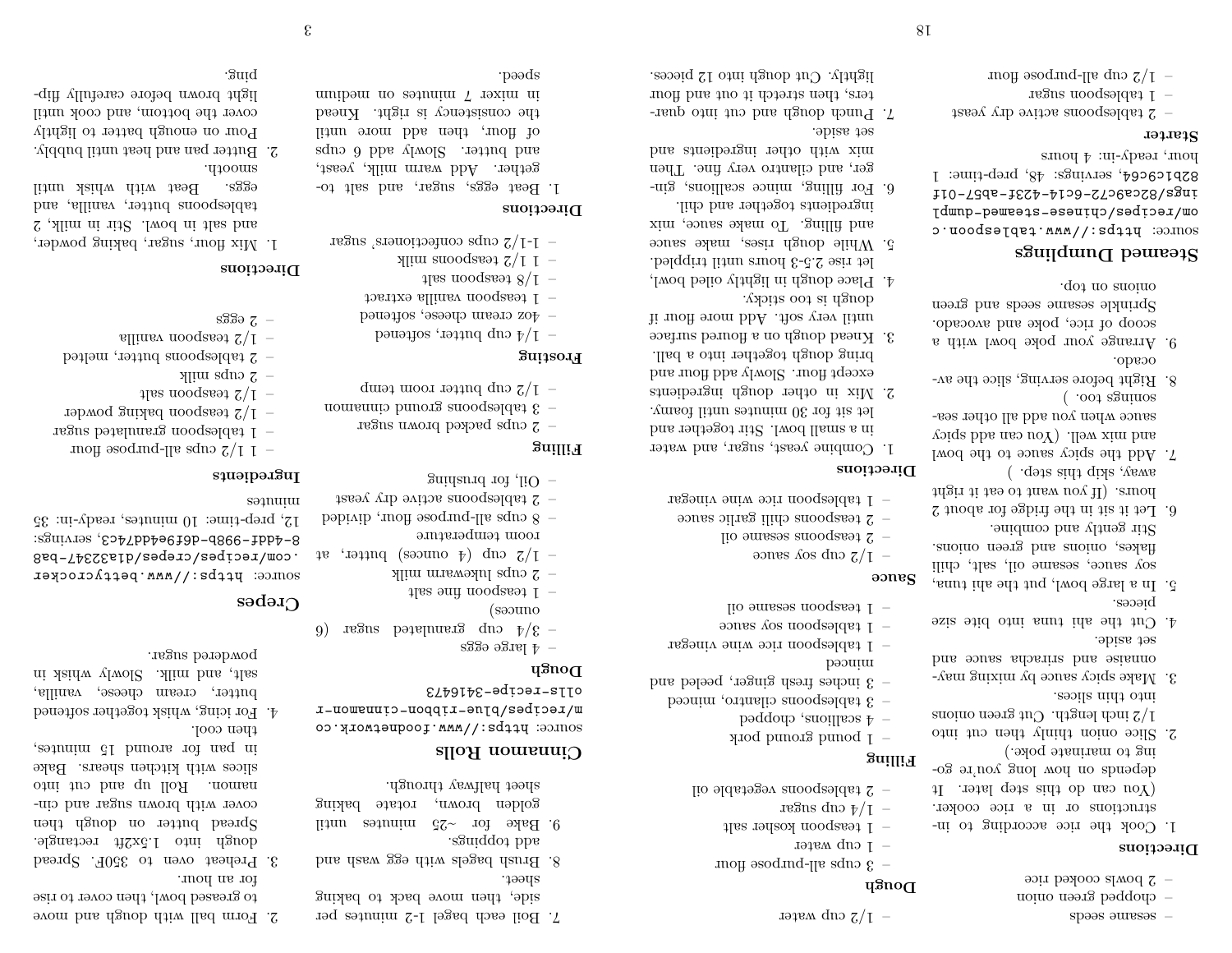# **Dutch Baby**

source: https://cooking.nytimes.co m/recipes/6648-dutch-baby, readyin: 40 minutes

### **Ingredients**

- $-3$  eggs
- $-1/2$  cup flour
- $-1/2$  cup milk
- 1 tablespoon sugar
- Pinch of nutmeg
- 4 tablespoons unsalted butter
- Syrup, preserves, confectioners' sugar or cinnamon sugar

### **Directions**

- 1. Preheat oven to 425 degrees.
- 2. Whisk eggs, flour, milk, sugar and nutmeg until smooth.
- 3. Place butter in a heavy 10-inch skillet or baking dish and place in the oven. As soon as the butter has melted, add the batter to the pan, return pan to the oven and bake for 20 minutes, until the pancake is puffed and golden. Lower oven temperature to 300 degrees and bake five minutes longer.
- 4. Remove pancake from oven, cut into wedges

# **Eggs Benedict**

source: https://www.allrecipes.c om/recipe/17205/eggs-benedict/, servings: 4, prep-time: 25 mins, cooktime: 5 mins

# **Ingredients**

- $-4$  egg yolks
- 3 1/2 tablespoons lemon juice
- 1 pinch ground white pepper
- 1/2 teaspoon Worcestershire sauce
- 1 tablespoon water
- 1 cup butter, melted
- $-1/4$  teaspoon salt
- $-8$  eggs
- 1 teaspoon distilled white vinegar
- 8 strips Canadian-style bacon
- 4 English muffins, split
- 2 tablespoons butter, softened

# **Directions**

- 1. In top of double boiler, whisk together egg yolks, lemon juice, pepper, Worcestershire sauce, and 1 tablespoon water.
- 2. Slowly add melted butter to sauce while whisking constantly. Add more water if it starts to get too thick. Once butter is incorporated, whisk in salt and remove from heat. Cover to keep warm.
- 3. Fill a large saucepan with 3 inches of water. Bring water to a gentle simmer and add vinegar. Swirl the water to form a vortex, and crack eggs into the water carefully. Cook eggs until the whites are solid with a soft yolk, then remove and set on a plate.
- 4. Cook bacon in a pan and toast english muffins.
- 5. Spread butter on muffins, add bacon, egg, and sauce.

# **English Muffins**

source: https://www.allrecipes.com /recipe/6947/english-muffins/

# **Ingredients**

- $-1$  cup milk
- 2 tablespoons white sugar
- 1 (.25 ounce) package active dry yeast
- 1 cup warm water  $(110F/45C)$
- 1/4 cup melted butter
- 6 cups flour
- 1 teaspoon salt
- $-1/4$  cup cornmeal, or more as needed
- 1 cup of Potato starch use it to coat the chicken
- 2 tbsp of Honey
- 3 tbsp of brown sugar
- 2.5 tbsp of Soy sauce
- 3 tbsp of water
- $-2.5$  thsp of ketchup
- 1 tbsp of vinegar
- Potato starch water to thicken the sauce 2 tsp of potato starch mixed with 2 tsp of water
- 1 tbsp of sesame oil
- 1.5 tbsp of Toasted sesame seeds
- Diced scallion as garnish

### **Directions**

- 1. Cut chicken into 1 inch cubes
- 2. Marinate chicken with 1 tsp of grated garlic, 1.5 tsp of soy sauce, 1/2 tsp of salt, some black pepper to taste, 3/8 tsp of baking soda, 1 egg white, and 1/2 tbsp of starch. Mix until well combined. Cover and let sit for 40 mins
- 3. Heat oil to 380F. Prepare starch on plate for dipping chicken
- 4. Take each piece and cover in starch before placing it in the fryer.
- 5. Fry each batch until golden, temperature should be 165F. Place on a paper towel or cooling rack.
- 6. To make sauce, get a large bowel and add 3 tbsp of brown sugar, 2 tbsp of liquid honey, 2.5 tbsp of soy sauce, 2.5 tbsp of ketchup, 3 tbsp of water, 1 tbsp of vinegar.

# **Spam Musubi**

source: https://www.allrecipes.com /recipe/49785/spam-musubi/

## **Ingredients**

- 2 cups short-grain rice
- 2 cups water
- 6 tablespoons rice vinegar
- $-1/4$  cup white sugar
- $-1/4$  cup soy sauce
- $-1/4$  cup oyster
- 12oz container of Spam
- 2 tablespoons oil
- 5 sheets seaweed

# **Directions**

- 1. Rince rice, then boil 2 cups of water on stove. Add rice and stir, then reduce heat, cover, and simmer for 20 minutes.
- 2. Remove from heat and stir in rice vinegar, then leave to cool.
- 3. Mix sugar, soy sauce, and oyster sauce. Cut spam into  $\sim 10$  slices and marinate for 5+ minutes.
- 4. Heat oil in skillet over mediumhigh heat. Cook slices until lightly browned.
- 5. Cut seaweed in thirds, place mold on end of seaweed, add rice, press spam slice down to form rice. Remove mold and wrap seaweed around. Use a bit of water to seal.
- 6. You can make a mold by carefully cutting the bottom off of the spam can.

# **Spicy Ahi Tuna Poke Bowl**

source: https://mangomura.com/re cipe/spicy-ahi-tuna-poke-bowl/, servings: 2 people, prep-time: 10 mins, ready-in: 10 mins

# **Ingredients**

- 280 g ahi tuna (a little more than  $1/2$  lbs)
- 20 g chopped onion (0.7oz)
- 1 green onion
- 1 clove garlic
- 1 tbsp mayonnaise
- 2 tsp Sriracha sauce
- 1.5 tbsp soy sauce
- $-1$  tsp salt
- 2 tsp sesame oil
- $-1/2$  tsp chili flakes
- 1/2 avocado (optional)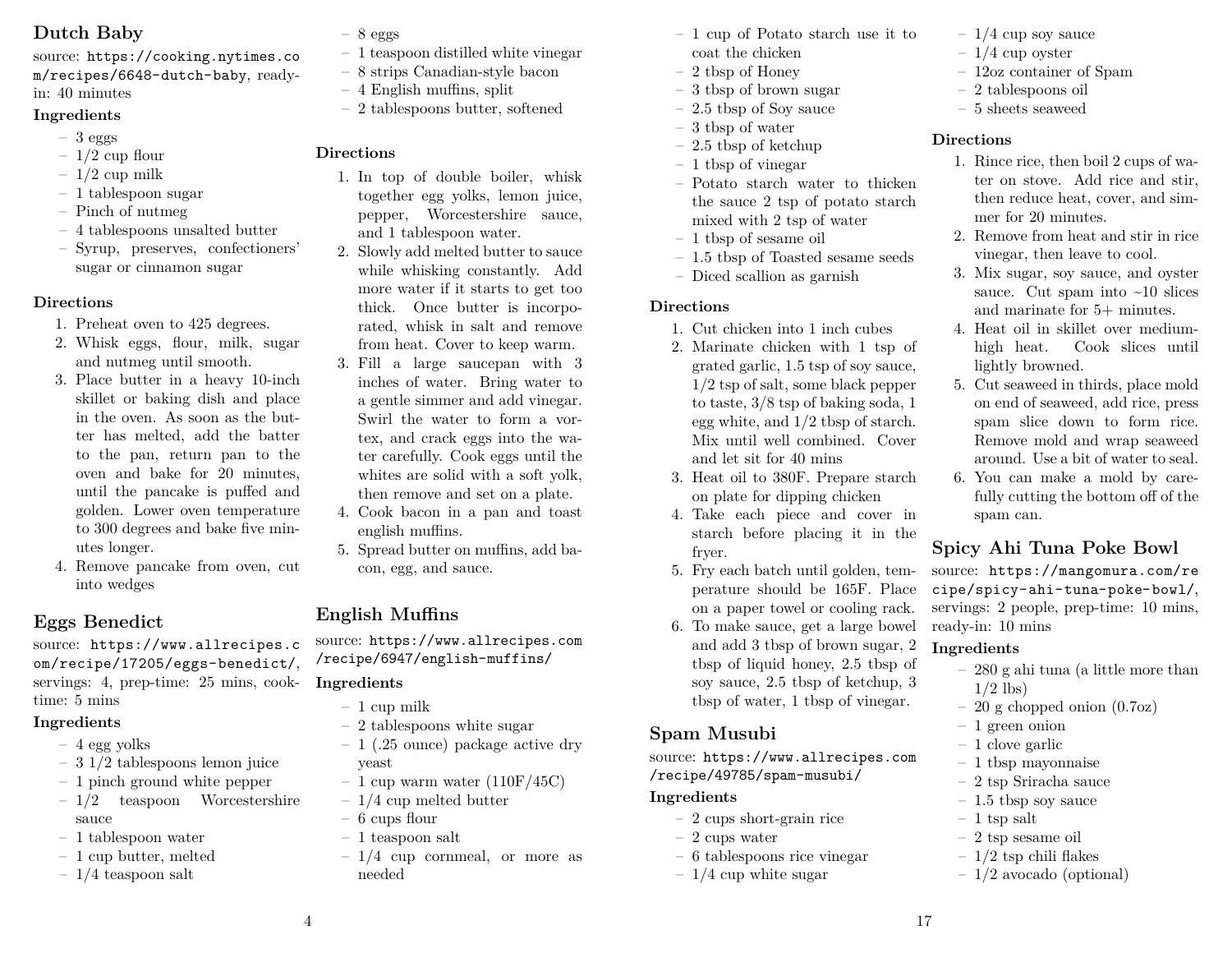- $\epsilon$  approximations solve super
- $\sim$  2 tablespoons lemon juice
- $\sim$  2 tablespoons honey
- $_1$  cup ( $\text{Im}(1-\text{Im}(1))$  coconne milk/cream
- 1 tablespoon grated ginger
- $\epsilon$  3 garlic cloves
- $1$ las nooqaa $3/1$  –
- $-1/2$  teaspoon plack pepper
- nimus noodseeq  $\frac{1}{2}$  /[ -
- 2-3 tablespoons vegetable oil
- spass ourses ( $32\text{g}$ ) dno  $\frac{1}{7}$  -

#### **Directions**

- 1. Cut the chicken breast into small cubes.
- 2. In a large bowl mix peanut butter, soy sauce, lemon juice, honey, coconut milk, grated ginger and grated garlic.
- 3. In a large pan heat oil, add chicken cubes and cook for 5-6 minutes, until fully cooked. Season with salt, pepper and cumin. Add the peanut butter mixture, sesame seeds, stir well, cook for 4-5 minutes, until thickens.
- 4. Serve with rice and chopped herbs.

#### **Pizza**

source: Dough recipe from https://ww w.youtube.com/watch?v=FJxJhbCFsc

### o

- 
- 
- regues det  $Z/I$  –
- $+$  1 tsp yeast
- 
- 
- 
- 
- 1. Mix warm water with yeast and sugar, leave for a few minutes to bloom.
- marinade

2. Add oil and salt, then mix in flour. Fold dough into ball, then move to an oiled container to ferment in the fridge for a day to a week.

**Directions**

1. Warm milk and stir in sugar. Dissolve yeast in warm water. 2. Combine milk, yeast, butter, salt, and half of flour. Beat until smooth, then add flour and knead until it's a soft dough. Let rise in greased bowl until doubled,

3. Roll to  $1/2$  inch thick, then cut out round. Coat both sides with cornmeal then rise again for half

4. Cook on cast iron skillet over medium heat, around 10 minutes

source: https://www.bettycrocker.c om/recipes/classic-pancakes/77a8 9da1-fd56-494b-874a-55f9195c141 , servings: 9, prep-time: 15 minutes, 3

 $-$  1 cup all-purpose flour or whole

– 2 tablespoons vegetable oil or

1. Beat egg with whisk until fluffy. Stir in remaining ingredients until batter is slightly lumpy. 2. Heat pan over medium-high heat, melt butter once warm. 3. Pour batter in and cook until bubbly on the dot and the set edges before flipping. Cook other

side until golden brown.

– 3 teaspoons baking powder

around 1 hour.

an hour.

ready-in: 15 minutes

wheat flour  $-$  1 tablespoon sugar

 $1$ las nooqaa $\frac{1}{2}$  +  $\frac{1}{2}$  - $-$  3/4 cup milk

melted butter

**Pancakes**

**Ingredients**  $-$  1  $-$ 

**Directions**

on each side.

- 3. Remove dough from container and press into an oiled skillet. Go a bit up the edges of the pan to allow it to contract a bit as it rises
- for ~30 minutes. 4. Cook dough in skillet without any
- toppings or sauce until the bottom is browned as much as you
- like, usually a few minutes. 5. Remove from heat and add sauce, cheese, and any other toppings. I used 1/3 cup of pasta sauce made with onions and tomatoes from the garden, mixed with a teaspoon of sugar and a tablespoon of olive oil. For the cheese, I used monterey jack, but low fat mozzarella would be less greasy.
- 6. Cook under the broiler on high for 5-10 minutes, until the cheese is melted and browned.
- 7. Carefully remove from pan and place on a cooling rack. Let it cool a few minutes before cutting into it.

# **Sesame Chicken**

source: https://soupeduprecipes.co m/sesame-chicken/

#### **Ingredients**

**91** 

- $\epsilon$ . 1 lb chicken thigh cut into 1.5
- inches cubes
- $\sim$  2 cloves of garlic
- black pepper to taste
- $\epsilon$  1.5 to solve solves to dst c.1
- $1$ las to qet  $2\sqrt{1}$  –
- abos gaixed to qet  $8/\epsilon$  -
- 
- 1 egg white
- $\alpha$  and  $\alpha$  is the distribution and  $\alpha$  or the theorem is the distribution of the state in the state in the state in the state in the state in the state in the state in the state in the state in the state in the state
- 
- 

# **Canning**

### **Habanero Jam**

source: https://www.chilipeppermad ness.com/chili-pepper-recipes/j ellies/habanero-pepper-jam/

#### **Ingredients**

- $-$  1/2 pound habanero peppers chopped
- $\pm$  0 cups granulated sugar
- $-$  1 1/4 cups cider vinegar
- $\rightarrow$  1/4 cup lemon juice
- 
- $1$  teaspoon salt  $-$
- $\epsilon$  3 ounces liquid pind pectin
- berred in gairoloo bool sqorb  $\mathfrak{h}$  -

#### **Directions**

- 1. Add the habanero peppers to a food processor and pulse them until they are very finely chopped. Do not overdo it or
- you'll wind up with a puree. 2. Scoop out the peppers and add to a large pan.
- 3. Add sugar, vinegar, lemon juice, and salt.
- 4. Bring to a boil then reduce heat to low and simmer for about 10
- minutes. 5. Return heat to high and bring mixture to a rolling boil. Stir
- in pectin and boil for 1 minute, stirring constantly. Remove from heat.
- 6. If using food coloring, add it now
- and stir. 7. Ladle jam into sterilized jars and
- cover. 8. Process jars in a boiling hot water
- bath for 10 minutes. 9. Remove and let cool overnight.

# **Jalapeño Jam**

source: https://www.allrecipes.c , om/recipe/47520/jalapeno-jelly/

- 
- 

# **Dough**

- $-$  1/2 cup warm water
- 
- 
- lio  $\sigma$ vilo qe $\sigma$  1 –
- $1$ las qet  $2/1$  -
- moff beard quo  $I -$

#### **Instructions**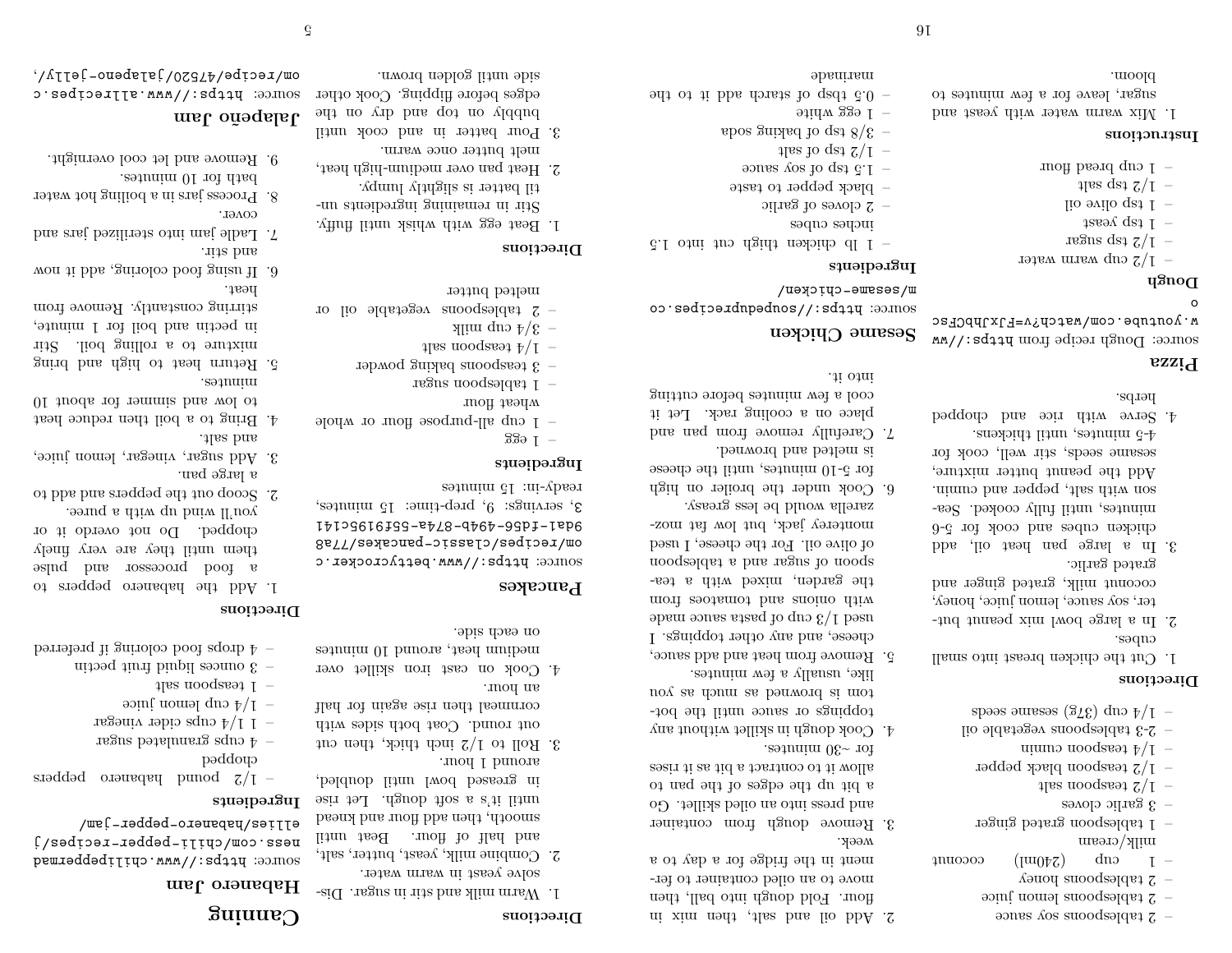servings: 32, prep-time: 20 mins, cooktime: 45 mins

### **Ingredients**

- 1 large green bell pepper
- 12 jalapeño peppers
- $-1$  1/2 cups apple cider vinegar
- 1 pinch salt
- 4- 1/4 cups granulated sugar
- 4 ounces liquid pectin
- 4 jalapeño peppers, seeded and finely chopped

## **Directions**

- 1. Blend peppers together until finely chopped. Add vinegar to help blending.
- 2. Stir peppers in large saucepan with cider vinegar. Bring to a boil and simmer for 15-20 minutes.
- 3. Add sugar and bring to a rolling boil. Stir in pectin and boil for 1 minute.
- 4. Ladle into sterile jars and boil for 10 minutes.

# **Ketchup**

source: https://www.simplycanning. com/homemade-ketchup/

### **Ingredients**

- 4 quarts tomato puree or chopped tomatoes
- 1 cup chopped onion
- 1/2 cup chopped sweet pepper, or jalapeños for spicy ketchup
- $-11/2$  cups vinegar
- 1 Tbsp. canning salt
- $-1/4$  tsp. ground allspice
- 1 stick cinnamon
- $-3/4$  cup sugar

# **Directions**

- 1. Prepare jars and start heating boiling water bath.
- 2. Blend tomatoes, onions, and peppers and add to large pot.
- 3. Heat to a boil until thickened.
- 4. Add vinegar, salt, sugar, and other seasonings.
- 5. Cook again and thicken.
- 6. Pour into sterile jars, leaving 1/4" headspace.
- 7. Clean rims and steal with lids, boil in canner for 10 minutes.

# **Pickled Jalapeño Peppers**

source: https://vanillaandbean.com /pickled-jalapeno-peppers/, servings: 3x 16oz jars, prep-time: 20 minutes, cook-time: 15 minutes

# **Ingredients**

- 1 1/2 lbs (675g) Jalapeño Peppers
- $-2 C (530g) Water$
- 2 C (515g) Distilled White Vinegar
- 2 Tbs Fine Sea Salt
- 2 Tbs Cane Sugar
- 2 Fat Cloves of Garlic minced

# **Directions**

- 1. Sterilize three 16oz jars and lids in a boiling water bath.
- 2. Wash peppers and cut into rings.
- 3. Bring vinegar, water, salt, and sugar to a boil. Add peppers and garlic to vinegar water, then stir and remove from heat. Allow peppers to sit in the brine for 15 mintues. They will turn a duller shade of green.
- 4. Pack peppers into jars fairly tight and pour brine over them. Leave 1/2" headroom over peppers.
- 5. To seal jars:
	- (a) Bring large pot to a boil, there should be enough water to cover top of jars with an inch of water.
	- (b) Lid peppers and gently tighten rings on jars.
	- (c) Boil jars for 10 minutes.
- 1 teaspoon ground black pepper
- 1 teaspoon MSG
- 1 packet (1 tsp) Herb-Ox sodium free beef boullion mix
- $-$  ½ teaspoon liquid smoke
- 1 tablespoon Worcestershire sauce
- $-1\frac{1}{2}$  teaspoon dried thyme
- 1 cup hot (not boiling) water
- $-2$  eggs
- 2 handfuls shredded cheese
- 1 tablespoon browning sauce

### **Directions**

- 1. Preheat oven to 350F.
- 2. Combine hot water, bouillon mix, soup mix, liquid smoke, MSG, dash seasoning, thyme, pepper, and Worcestershire. Stir in stuffing mix until moistened, allow to rest five to ten minutes to soak through.
- 3. Combine meats together until relatively homogenous.
- 4. Add stuffing mixture, eggs, and cheese and combine until thoroughly mixed. Form into two loaves on a baking tray.
- 5. Place in oven for 40 minutes.
- 6. Remove from oven and brush on browning sauce.
- 7. Return to oven for 15 minutes.
- 8. Remove from oven and allow to cool for ten minutes before slicing and serving.

# **Mochiko Chicken**

source: https://keepingitrelle.c om/hawaiian-style-mochiko-chick en-recipe/, servings: 6, prep-time: 4 hours, 10 minutes, cook-time: 10 minutes, ready-in: 4 hours, 20 minutes **Ingredients**

- 2 pounds boneless skinless chicken thighs
- $-1/4$  cup potato starch
- 1/4 cup mochiko flour
- $-1/4$  cup shoyu
- $-1/4$  cup granulated sugar
- $-1/4$  cup green onions, thinly sliced
- 1 tablespoon sesame seeds
- 1 teaspoon garlic, minced
- 1 teaspoon ginger, minced
- $-1/2$  teaspoon salt
- 2 eggs, beaten
- oil for frying

# **Directions**

- 1. Cut the chicken thighs in to about 1 inch size cubes and set aside.
- 2. In a large mixing bowl add potato starch, flour, shoyu, sugar, green onions, sesame seeds, garlic, ginger, salt, and eggs. Whisk to combine.
- 3. Add cubed chicken to the sauce mixture. Stir to combine. Cover and place in the refrigerator to marinate for at least 4 hours or overnight.
- 4. In a large pan heat oil of choice to 325F. Place mochiko chicken in the oil and fry until golden brown on both sides and cooked through (internal temperature of 165F).
- 5. Remove chicken from oil and place on a cooling rack over a cookie sheet or on to paper towels to absorb excess oil.
- 6. ENJOY!

# **Peanut Butter Chicken**

source: https://www.thecookingfood ie.com/recipe/Peanut-Butter-Chi cken-Recipe, servings: 5, prep-time: 20 minutes, cook-time: 30 minutes

# **Ingredients**

- $-800g$   $(1 \frac{3}{4}$  pounds) chicken breast
- $-1/2$  cup (125g) peanut butter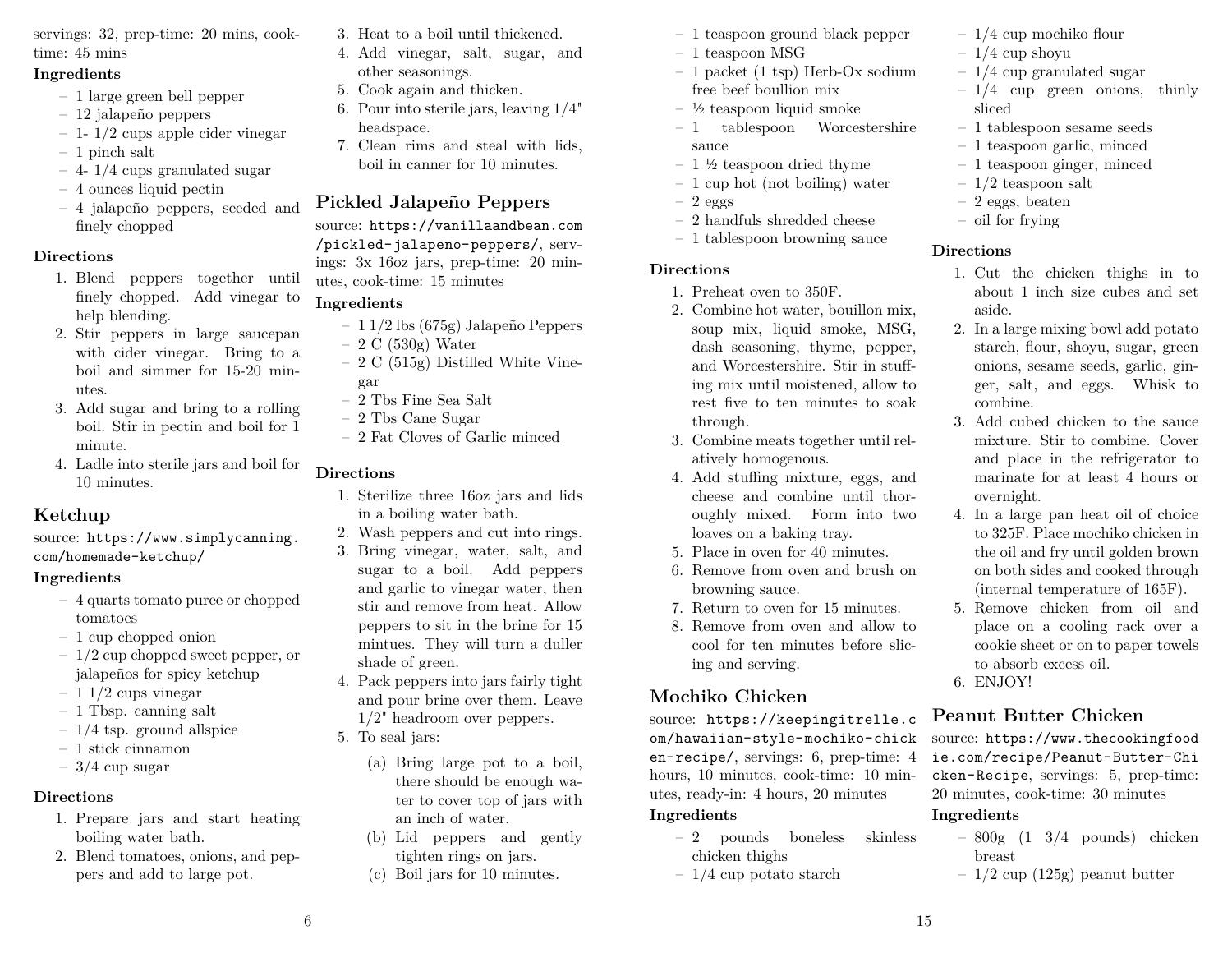- $-$  2 red chilies, cut into thick strips **Kalua Pork**
- $\epsilon$  1 tables books and same same s
- esvest lized iadT quo  $\frac{1}{2}$  –

#### **Directions**

- 1. Heat up a pot over medium heat and add the oil. Saute the green curry paste until aromatic, add the chicken and stir to combine well with the curry paste. Add the coconut milk and water and
- bring it to a quick boil. 2. Add the bamboo shoots, kaffir lime leaves, and red chilies. Lower the heat to simmer, cover the pot and let simmer for 10 minutes or until the curry slightly thickens.
- 3. Add the fish sauce, sugar, and basil leaves. Stir to mix well. Turn off the heat and serve immediately with steamed rice.

#### **Italian Sausage**

source: https://www.allrecipes.com /recipe/16539/italian-style-sau sage/

#### **Ingredients**

- $-1/2$  teaspoon ground black pepper
- $\gamma$  teaspoon dried parsley
- 1/2 teaspoon Italian-style seasoning
- 1/4 teaspoon garlic powder
- $-$  1/2 teaspoon crushed red pepper flakes
- $-1/2$  teaspoon crushed anise seeds
- asing a moodseed  $\frac{1}{4}$  -
- noino beaming being moods as  $\frac{1}{4}$  -
- 1 teaspoon salt
- 1 pound ground pork

# **Directions**

- 1. Combine spices in a bowl.
- 2. Mix into pork
- 1 tablespoon Dash seasoning

Mesquite/Kiawe

**Ingredients**

–  $Z$ Ip Pork Butt

mins, cook-time: 12-17 hours

 $1.5$  and  $1.5$  Tbs are also matrix and  $1.5$  Tbs and  $2.1$ 

– 1.5 tablespoons liquid smoke,

https://www.youtube.com/ source: watch?v=zQCmaoOlWks, prep-time: 10

## **Directions**

- 1. Preheat oven to 195F for cooking 17.5 hours, or 225F for 12-14
- hours. 2. Place the pork in a 6 inch deep metal pan, fill half an inch deep with water. Put 1.5 tablespoons
- liquid smoke on top. 3. Wrap in 3 layers of plastic wrap, then 2 layers of tinfoil. Make sure the plastic wrap does not touch
- the meat. 4. Cook in oven for 16-17.5 hours. If you feel the pan getting lighter, it
- is losing moisture. Make sure it is fully sealed.
- 5. Remove from oven and let the meat rest. As it rests, the plastic wrap will pull down onto the
- meat. 6. Remove the plastic wrap. Add being band also seek quade 3.1 $\sim$
- meat by hand into the juice.

# **Meatloaf**

# source: Kaleb

- **Ingredients**
- to 1 lb ground beef
- $\frac{1}{2}$  is not leading pork  $\frac{1}{2}$  and  $\frac{1}{2}$  and  $\frac{1}{2}$  and  $\frac{1}{2}$  and  $\frac{1}{2}$  and  $\frac{1}{2}$  and  $\frac{1}{2}$  and  $\frac{1}{2}$  and  $\frac{1}{2}$  and  $\frac{1}{2}$  and  $\frac{1}{2}$  and  $\frac{1}{2}$  and  $\frac{1}{2}$  and  $\frac{1}{2}$
- sausage – 1 pkg Stove Top Savory Herb
- stuffing mix
- 1 packet Lipton Beefy Onion soup
- .xim
- 
- 
- 

of  $\det$  bias that and set aside to **Directions** 

cool.

for several months.

 $-$  1 head of cabbage  $1$ las rokoko kosher salt

mentation.

for 15 minutes.

 $\alpha$  beads of garlic

 $1$  tablespoon sea salt

**Sriracha**

m/sriracha/ **Ingredients**

6. Optional: To pasteurize, heat on stove and mix to get to 180-210F throughout. Sterilize jars, then fill and process in hot water bath

source: https://freshbitesdaily.co

– 1 pound peppers (Choose carefully for color and heat.)

 $-$  2 1/2 cups distilled white vinegar  $\sim$  2 tablespoons sugar or honey

1. Cut cabbage into thin slices. 2. Weigh cabage and measure out 2- 3% of the weight in salt. Salt cab- $01 -$  rot lwod ni bowl for  $\sim 10$ minutes to pull out the water. 3. Crush cabbage to extract brine, fill into fermentation crock or mason jars. Compact down until brine covers all of the cabbage. 4. Add fermentation weight on top of cabbage to keep it under the brine. If using a mason jar, loosely attach lid so that CO2 can escape, or use a fermentation lid. 5. Wait 1-3 weeks for cabbage to ferment. Store in fridge to stop fer-

> **Sauerkraut Ingredients**

**Directions**

- 6. If not sealing, just put in the refrigerator, and they will be ready 1. Wash the peppers and spread
- in 24 hours. They will stay good them out to dry. 2. Cut off the pepper tops and discard.
- 3. Slice the peppers in half. Remove and discard the seeds and membranes.
- 4. Peel and mince the garlic cloves.
- 5. Pour the vinegar, sugar and salt into a non-reactive container. I used a glass gallon jar for this. Mix until the sugar and salt have
- dissolved into the vinegar. 6. Add th peppers and garlic to the vinegar mix. Cover and refrigerate overnight.
- 7. This next day strain the garlic and chilis from the vinegar. Strain the vinegar into a large saucepan.
- 8. Cook the vinegar until it is reduced by half.
- 9. Add the strained peppers and garlic to the reduced vinegar and continue cooking until the peppers and garlic are completely soft, cooked through.
- 10. Blend the cooked sauce in a food processor. Careful! This sauce is hot in more ways than one.
- 11. Return the blended Sriracha to the sauce pan and keep it at a low simmer while canning it.

# **Strawberry Jalapeño Jam**

source: https://www.food.com/recip e/strawberry-jalapeno-jam-47437 , servings: 8 half pints approx, prep- 1 time: 40 minutes, cook-time: 20 min-

utes, ready-in: 1 hour

### **Ingredients**

– 4 cups crushed strawberries (discard stems and leaves), or  $4 \text{ cups}$ blended pears for pear jalapeño

 $\overline{V}$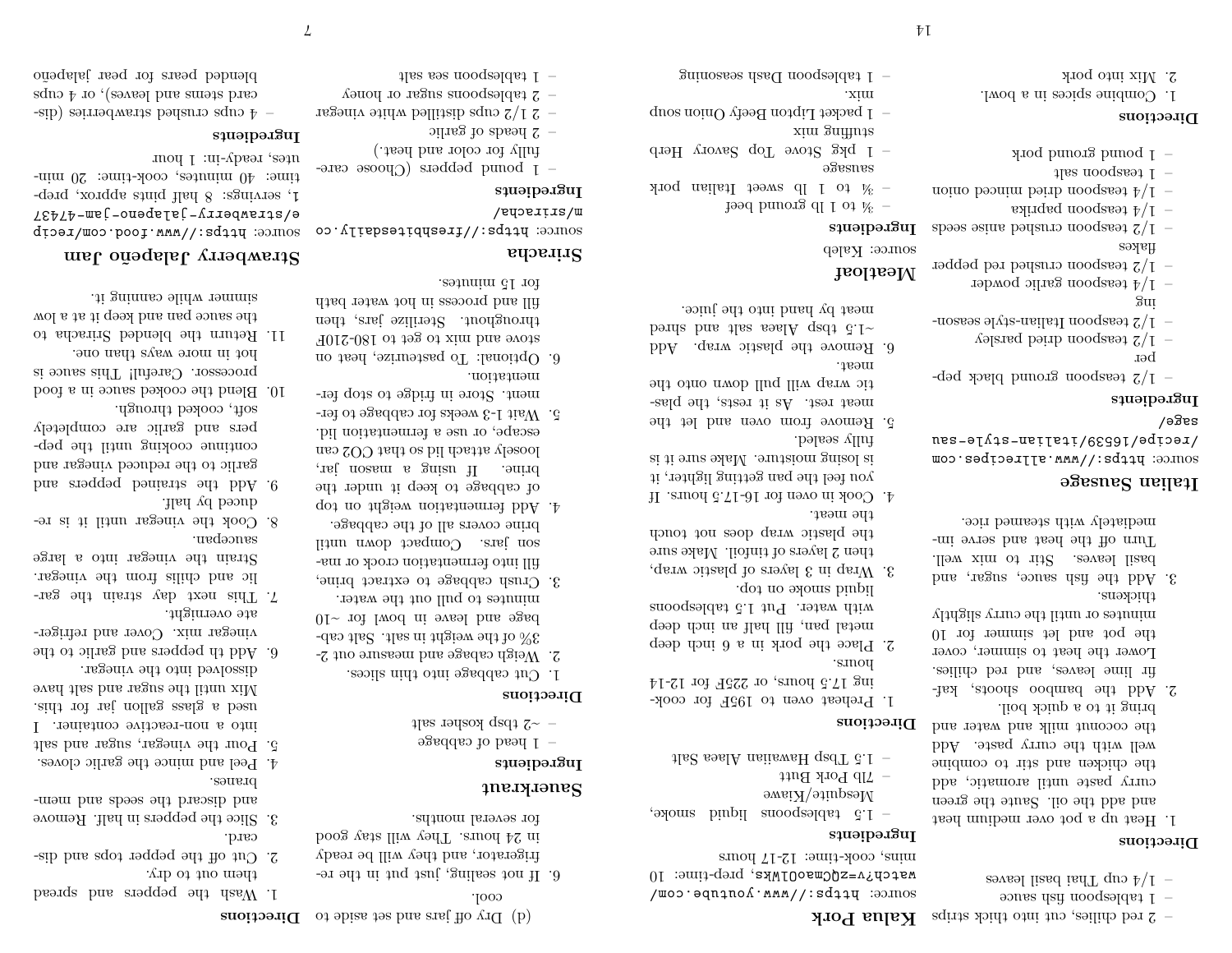#### jam

- 1 cup jalapeño pepper (processed in food processer)
- $-1/4$  cup lemon juice
- $-1$  (1 3/4 ounce) package powdered fruit pectin
- 7 cups granulated sugar (yes this is the right amount. . . it's jelly!)

### **Directions**

- 1. Sterilize 8 half pint canning jars.
- 2. Place crushed strawberries, processed jalapenos, lemon juice, and pectin in a large pot.
- 3. Stir in sugar while stirring over heat. Bring to a rolling boil and keep for 1 minute before removing from heat.
- 4. Fill jars with jam and process in hot water bath.

# **Desserts**

# **Berry Pie**

source: https://www.allrecipes.c om/recipe/233072/summer- fresh - raspberry- pie/, servings: 1 pie, prep-time: 20 mins, cook-time: 10 mins, ready-in: 1hr 30 mins

#### **Ingredients**

- $-1/2$  cup water
- 4 cups fresh berries, divided
- 2 tablespoons cornstarch
- $-1/4$  cup cold water
- $-1/2$ cup white sugar
- 1 tablespoon lemon juice
- 1 (9 inch) baked pie crust
- 1 cup whipped cream for garnish
- 1 teaspoon lemon zest for garnish

### **Directions**

1. Heat 1 cup berries and 1/2 cup water in a saucepan over medium heat; cook and stir until berries soften, about 5 minutes.

- 2. Stir cornstarch and 1/4 cup cold water in a bowl until dissolved and stir into mashed berries; add sugar.
- 3. Heat berry mixture over medium heat, stirring constantly, until thickened, about 5 minutes. Stir in lemon juice. Allow berry sauce to cool to room temperature.
- 4. Line the prepared pie crust with remaining 3 cups berries. Pour berry sauce over berries and chill until set. Serve garnished with whipped cream and lemon zest.

# **Butter Flaky Pie Crust**

source: https://www.allrecipes.com /recipe/24094/butter-flaky-pie-c rust/

### **Ingredients**

- 1-1/4 cups all-purpose flour
- $-1/4$  teaspoon salt
- 1/2 cup butter, chilled and diced
- $-1/4$  cup ice water

### **Directions**

8

- 1. In a large bowl, combine flour and salt. Cut in butter until mixture resembles coarse crumbs. Stir in water, a tablespoon at a time, until mixture forms a ball. Wrap in plastic and refrigerate for 4 hours or overnight.
- 2. Roll dough out to fit a 9 inch pie plate. Place crust in pie plate. Press the dough evenly into the bottom and sides of the pie plate.

# **Chocolate Chip Cookies**

source: https://www.bettycrocker .com/recipes/ultimate-chocolate -chip-cookies/, servings: 48, preptime: 15 minutes, ready-in: 1 hour, 30 minutes

tsp champaign yeast to carbon-**Directions** ate.

# **Entrées**

# **Ahi Ogo Poke**

source: https://www.youtube.com/wa tch?v=2FXckaZQT7o

### **Ingredients**

- 1lb. quality Ahi tuna
- 1/8lb. ogo (seaweed)
- 1tsp. Hawaiian Alaea Salt
- 1tsp. Sesame seed oil
- 1tbls. Kukui Nut ground

### **Directions**

- 1. Roughly chop ogo and place in a bowl. Sweet onions also work.
- 2. Cube ahi and add to bowl. Mix in rest of ingredients

# **Cashew Chicken**

source: https://www.chilipeppermad ness.com/chili-pepper-recipes/c hicken/sweet-and-spicy-cashew-c hicken-with-peppers/

### **Sauce**

- 3T soy sauce
- 2T water
- 1T fish or oyster sauce
- $-$  1T corn starch
- 1t brown sugar
- 1t sesame oil
- garnish with sesame seeds, herbs, green onion, or pepper flakes

### **Chicken**

- 1T olive or sesame oil
- 1-2 chopped serrano or other peppers
- 1 small onion
- 3 cloves garlic
- $-1/2$  cup cashews
- 1 pound chicken, 1 inch chunks
- season with salt, pepper, optional Chinese 5 spice

- 1. Cube chicken and season, then set aside.
- 2. Heat oil in a pan, then add onion and peppers, cook for ~5 minutes until soft and a bit caramelized.
- 3. Whisk together sauce ingredients.
- 4. Add garlic and cook another minute.
- 5. Add cashews and chicken, cook 7- 8 minutes until chicken is cooked through.
- 6. Add sauce and stir. If it gets too thick, add water or chicken broth.
- 7. Service with rice and garnish.

# **Ginger Meat**

source: bema

### **Ingredients**

- Fresh ginger the size of palm
- 1 bulb garlic fresh
- Equal soy sauce and water
- Brown sugar to taste

### **Directions**

- 1. Mince garlic, slice ginger, and mix with soy sauce and sugar.
- 2. Marinate any meat for 3 to 4 days.
- 3. Cook meat on grill.

# **Green Curry**

source: https://rasamalaysia.com/g reen-curry/, servings: 3, prep-time: 5 minutes, cook-time: 15 minutes, readyin: 20 minutes

### **Ingredients**

13

- 1 1/2 tablespoons oil
- 2 tbsp green curry paste
- $-8$  oz. (226 g) chicken breast, cut into bite-sized pieces
- $-1/2$  cup coconut milk
- $-1/2$  cup water
- 4 oz. (115 g) bamboo shoot
- 5 kaffir lime leaves , lightly bruised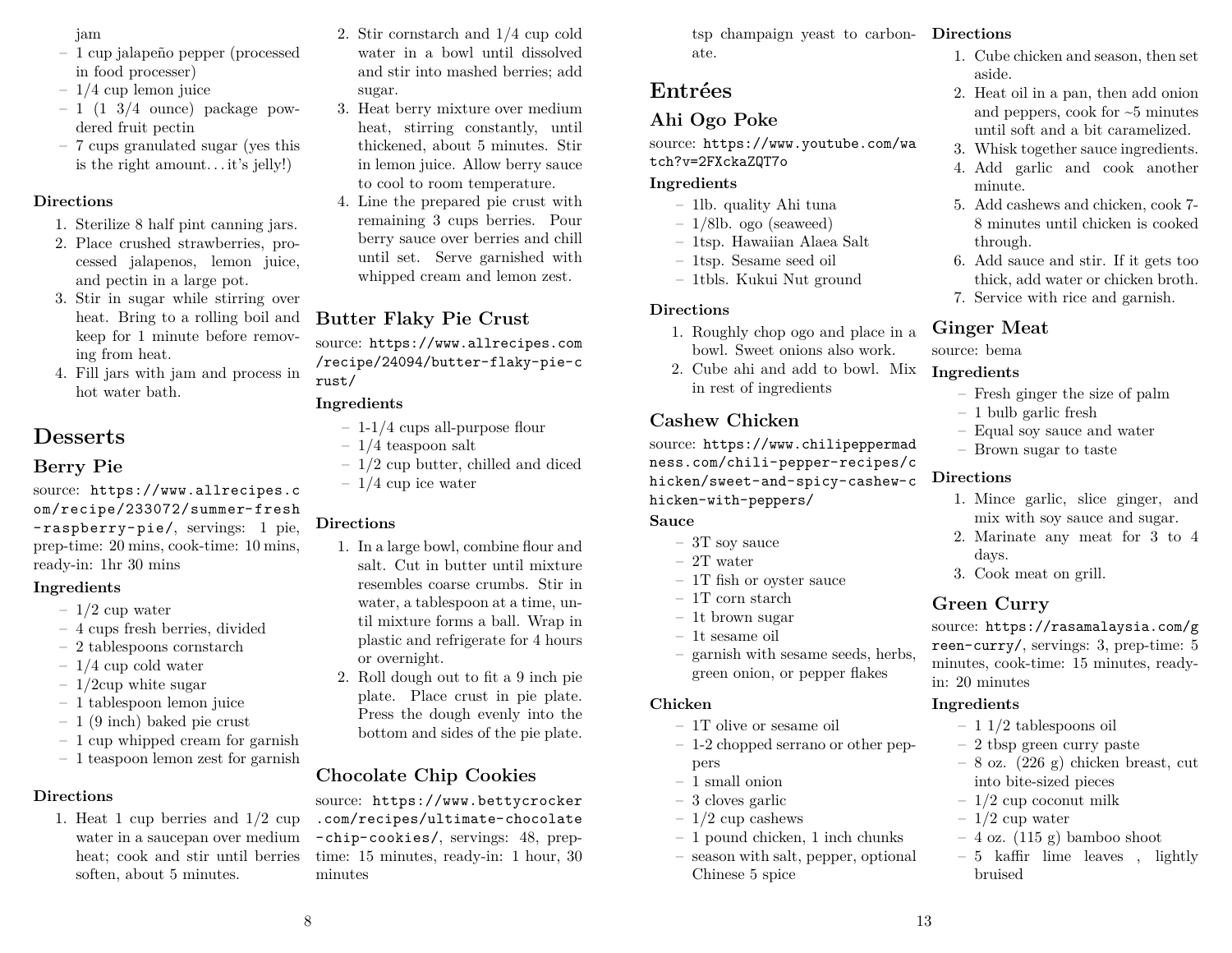- 4. Remove from heat and stir in **Directions** lemon juice and butter.
- 5. Cover with plastic wrap until completely cooled.

# **Drinks**

#### **Ginger Beer**

https://www.joshuaweissman .com/post/fermented-ginger-beer

#### **Ingredients**

- $-$  2 quarts filtered water
- $-$  1 cup sugar
- $-$  1/4 cup grated ginger
- qet  $\frac{1}{2}$  to  $\frac{1}{2}$  or  $\frac{1}{2}$  to  $\frac{1}{2}$  the set of  $\frac{1}{2}$  to  $\frac{1}{2}$  the set of  $\frac{1}{2}$  the set of  $\frac{1}{2}$  the set of  $\frac{1}{2}$  the set of  $\frac{1}{2}$  is  $\frac{1}{2}$  the set of  $\frac{1}{2}$  is  $\frac{1}{2}$  is
- champaign yeast – Juice of 3 lemons

### **Directions**

- 1. Boil 2 quarts of water with ginger and sugar, then simmer for 5- 8 minutes. Let cool to room temperature.
- 2. Strain through mesh strainer or cheese cloth, press out juices.
- 3. Add ginger bug or champaign yeast and lemon juice. Transfer to flip top bottles with 2 inches of head room.
- 4. Let sit at room temperature to carbonate, I usually go 1-2 days. Burp the bottles daily to make sure the pressure doesn't build up too high. Refrigerate once it is carbonated.

### **Pear Cider**

source: https://www.howsweeteats.c om/2016/11/homemade-pear-cider/

#### **Ingredients**

- $-$  10 whole pears cut in half, seeds
- and stems removed
- regue aword que  $2/L$  –
- 1 tablespoon cinnamon
- $-$  Water

1. Combine ingredients in a stock pot, fill water ~2 inches above pears. Bring to a boil and simmer for an hour, then mash the pears. Cover pot and simmer for

**Root Beer**

**Ingredients**  $-$  1L water

tch?v=VdZ4C4gAYto

– 35g fresh ginger – 5g cinnamon stick

star anise

 $4$  use ds<sub>2</sub>  $7/1$  -

minutes.

solve in sugars.

**Directions**

 $75$ 

 $\Delta$  7g dried cherry bark

regus aword squo  $z -1/2$  cup lactose (optional)  $-$  15 mL (1 Tbsp) vanilla extract

mon for 2-3 minutes.

- another 2 hours 2. Cool mixture and strain through fine mesh.
- 3. To carbonate: Mix in  $\sim$  1/8 tsp champaign yeast to room temperature cider, then bottle in flip top bottles. Leave for a day or two, burp daily. Refrigerate to stop fermentation.

source: prips://www.youtube.com/wa

– 20g dried sassafras root bark – 10g dried sarsaparilla root – 10g dried liquorice root, or a few

1. Boil water with ginger and cinna-

2. Remove from heat and add roots and bark, cover and steep for 15

3. Strain out solids through mesh and run through coffee filter. 4. Bring to simmer in pot and dis-

5. Let cool and add vanilla extract. 6. Mix syrup with 3 parts soda water, or with 3 parts water and  $1/4$ 

# **Directions**

- I. Heat oven to 375°F. In small bowl, mix flour, baking soda and
- salt; set aside. 2. In large bowl, beat softened butter and sugars with electric mixer on medium speed, or mix with
- spoon about 1 minute or until fluffy, scraping side of bowl occasionally.
- 3. Beat in egg and vanilla until smooth. Stir in flour mixture just until blended (dough will be
- stiff). Stir in chocolate chips and nuts.
- 4. Onto ungreased cookie sheets, drop dough by rounded table-
- spoonfuls 2 inches apart. 5. Bake 8 to 10 minutes or until light brown (centers will be soft). Cool
- 2 minutes; remove from cookie sheet to cooling rack. Cool completely, about 30 minutes. Store covered in airtight container.

# **Cocoa Pie**

source: grandma's cookbook

# **Ingredients**

- 
- e 1/3 cup cocoa
- $-$  1 cup sugar
- and flour  $\frac{1}{2}$  in the set of  $\frac{1}{2}$  in the set of  $\frac{1}{2}$  in the set of  $\frac{1}{2}$  in the set of  $\frac{1}{2}$  in the set of  $\frac{1}{2}$  in the set of  $\frac{1}{2}$  in the set of  $\frac{1}{2}$  in the set of  $\frac{1}{2}$  in the se
- $1$ las lo das $p -$
- 
- 
- 
- 
- 

- **Ingredients**
- and all-purpose flour  $z \frac{1}{2}$
- 1 teaspoon baking soda
- 
- 
- 
- $1$ las nooqaa $3/1$  –
- 
- 
- 
- 
- 
- 
- 
- 
- 
- 
- 
- 
- 
- 
- 
- 
- $-$  1 cup butter, softened
- $3/4$  cup granulated sugar
- $-$  3/4 cup packed brown sugar
- $939 -$

- 1 teaspoon vanilla
- $-$  2 cups semisweet chocolate chips
- 1 cup coarsely chopped nuts, if
- desired

- 
- 
- 

## Donuts

source: The Doughnut Cookbook by Williams-Sonoma Test Kitchen

golden brown.

1. Combine cocoa, flour, sugar, and salt in top of double boiler. 2. Stir in half of milk and cook until

3. Add egg yolks mixed with rest of milk and cook until thick. 4. Remove from heat, add butter

(a) Beat egg whites with a dash of salt until stiff. que  $\zeta / I$  bbs vellauber  $\Theta$  (d) sugar and beat until shiny. (c) Spread on pie and bake 10- 15 minutes at 325F until

mixture is thick.

5. Pour into baked pie shell.

and vanilla.

6. Meringue:

# **Ingredients**

**Directions**

9

– 1 cup milk

 $\gamma$  is supposed milk allinav qe $1$ s $N$ ok 33 $\sigma$  z  $=$  lump of butter – baked pie shell

**Directions**

 $-$  2 1/2 teaspoons active dry yeast

1. Warm milk to  $\sim 90F$ , combine with yeast and sugar in a bowl. Stir and let sit until foamy. 2. Beat eggs, butter, and salt into yeast mixture. Slowly add flour and beat with dough hook. Once

 $-$  1  $-$ 

 $1$  teaspoon salt – 3 cups flour

- $-$  4 tablespoons (1/2 stick) butter
- regue between the planed sugar.

lio latituen straup  $2 -$